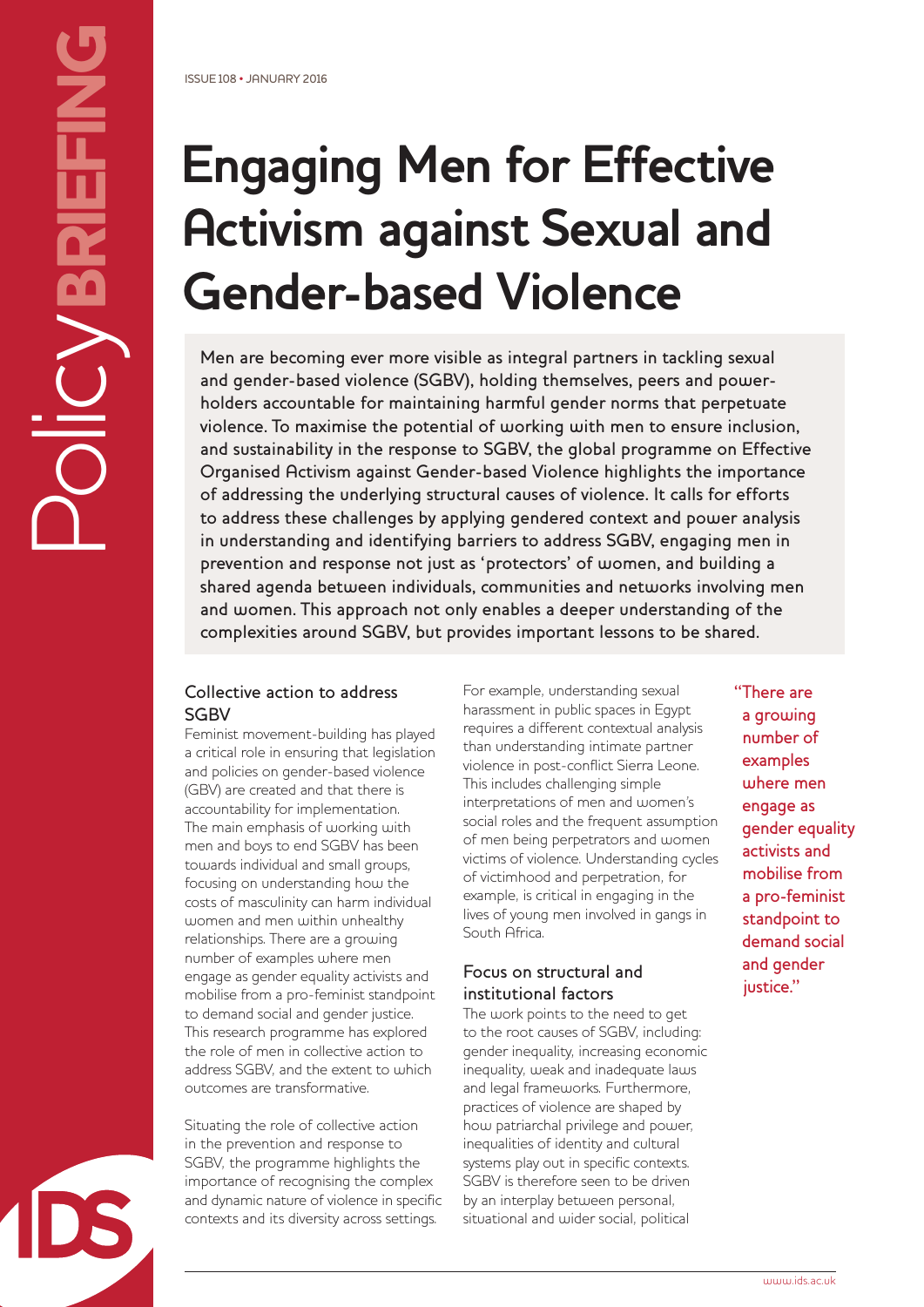| Country      | <b>Programme focus</b>                                                                                                                                 |
|--------------|--------------------------------------------------------------------------------------------------------------------------------------------------------|
| Egypt        | Exploring effective citizen-led initiatives in the struggle against gender-based violence in-between<br>Eqypt's two revolutions                        |
| Kenya        | How collective action and the involvement of men and boys influence the prospects of changing<br>community norms regarding SGBV in Kenya               |
| India        | The Men's Action to Stop Violence Against Women (MASVAW) campaign as a networked<br>approach to challenging patriarchy across institutions in India    |
| Sierra Leone | The legacy of conflict and the struggle to end SGBV in Sierra Leone                                                                                    |
| South Africa | The role of individual agency and collective action for addressing structural and gender-based<br>violence in South Africa                             |
| Uganda       | Survivor support groups as spaces of empowerment for male refugees who have survived conflict-<br>related sexual violence and are now living in Uganda |

and economic issues. In the programme's India case study, gender inequalities are seen as constructed in relation to ever-changing connections between patriarchy, nationalism, religion, caste and class. Analysing the contemporary and historical gendered realities of this context can provide a map that helps to find pathways for social change.

#### Create spaces with men to build personal commitment and political action

Initiatives that engage men need to recognise and understand participants' expectations from the outset in order to understand their motivations. Entry points for men joining a group can be diverse, initially this is often through peer support. In Kenya and Sierra Leone men were engaged as gatekeepers, decision-makers, fathers, brothers and sons in programmes and through community mobilisation in order to build empathy for women. In Uganda it was about providing a physical and social space for men as survivors of violence for healing from trauma. Acknowledging that change is a personal and emotional process, enabling self-reflection and mutual learning on issues of gender norms, privileges and socialisation is important. Many activists face resentment and isolation from their families and communities when challenging gender norms. However, as these groups build an identity and the purpose of the group evolves, these men are further supported in their action. Yet still, when initiating spaces of engagement, questions of legitimacy of who is creating the space, who is included or excluded, and how decisions are being made need to be considered.

#### Context matters

Understanding context is integral to sustainable and transformative change as it shapes the process of collective action across societal levels. The programme has shown that distinct contexts shape how social norms are constructed and influence how and why collective action emerges over time and space. Therefore, gendered context and power analyses need to highlight barriers and drivers of change to address SGBV. Such context analyses enable the identification of key building blocks of collective action strategies engaging men and boys to address SGBV by transforming unequal power relations. Connections need to be purposefully made between men's personal processes of change, grass-roots mobilisation with men, and in efforts to change broader social and economic policies that influence SGBV. This process could include:

- *Consciousness raising*; i.e. critical reflection and consciousness raising on harmful expressions of power over others and the way that different inequalities and privileges interact to maintain exclusion;
- *Walking the talk*; i.e. shifting personal behaviours towards gender equality and social justice within private and public life;
- *Public collaborations in gender solidarity*; i.e. community mobilisation and solidarity expressed publicly in actions with women and marginalised groups to address attitudes, norms and behaviours that perpetuate SGBV;
- *Advocacy for systemic change*; i.e. changes in the wider system through demanding political accountability and effective laws and policies by alliance-building across gender equality and social justice movements, and inclusion of grass-roots activist groups within institutional settings.

"Acknowledging that change is a personal and emotional process, enabling selfreflection and mutual learning on issues of gender norms, privileges and socialisation is important."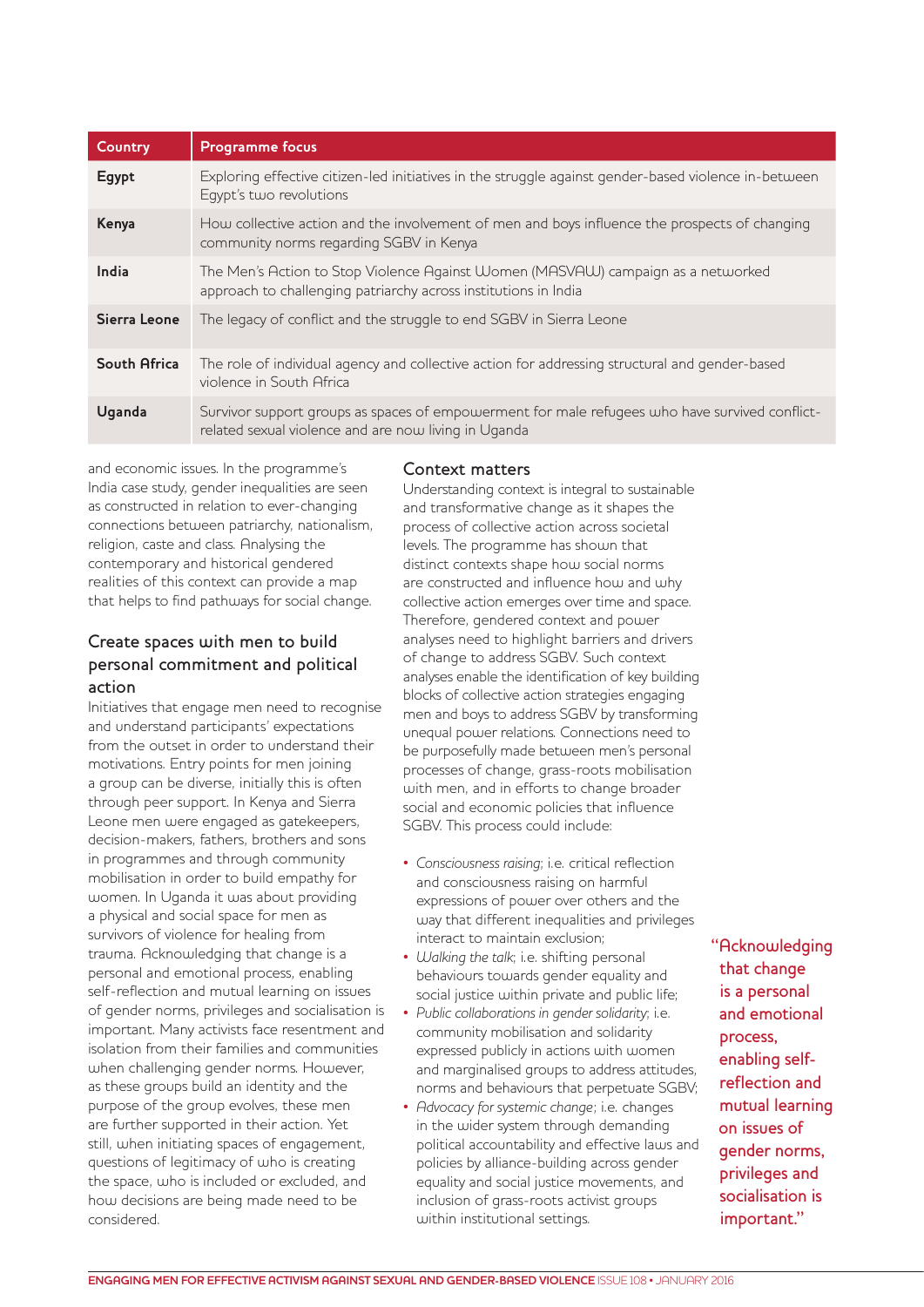## Working in collaboration across diverse networks and social levels

Collaborations across individuals, groups and institutions are valuable for three reasons. First, the role of a collective in providing a safe and supportive haven is essential for individuals to keep engaged. Experiences in India and South Africa showed that a sense of belonging and equality within a group that supports the personal process of changing identities helps ongoing negotiations about individual and project goals and sustains engagement.

Second, working with people in institutions, for example police, pastors, teachers, etc., can help to ensure change within places where traditional structures of institutionalised gender inequality exist. Relationships for engaging with men and boys need to be identified, and can, where appropriate, include collaboration with traditional and religious leaders as gatekeepers. This was important in Kenya for opening up previously closed spaces at the community level to discuss SGBV issues with men.

Third, strategic alliances, partnerships and networks across sectors, particularly with women's organisations, are critical. Organisations can learn from each other, be role models with respect to their unique strengths and comparative advantages, and challenge the status quo together. Building synergies around intersections and shared goals across movements can be a way not only to make effective use of sparse material resources and share human capital, but also to increase pressure for change. Across these partnerships it is important to install mechanisms of accountability for gender equality.

## Relationships matter for sustaining changes

Providing safe spaces is one way to maintain trust, motivation and engagement over time. Garnering support from peers within activist networks and organisations, building a shared agenda with communities and building diverse alliances are all strategies to sustain and extend localised change geographically and/or across institutions.

Tapping into existing structures in society and using these as examples to show different types of relationships and engagement is one way to engage individuals and convince them of specific project goals. This requires good knowledge of local contexts. For example, in the Uttar Pradesh (India) case

study, advantages of smaller and more nuclear families, which are becoming more prevalent in Uttar Pradesh, were used by male activists as alternative role models for more equitable partnerships. Good leadership, lobbying for support in formal and informal institutions, and raising awareness, for example by using media, are important ingredients to encourage and sustain engagement and achieve change.

Recognising the achievements and challenges of – and backlash to – change requires taking into account the social and cultural dimensions, and the contextual patriarchal underpinnings of gender inequalities. Regular monitoring, analysis and renegotiation of a project's achievements and goals are crucial to understand where and how changes occur. Critically analysing backlash and its various sources can help reinforce the project or movement's agenda, strategy and identity, and help keep members motivated and engaged.

## Time is needed for adapting, learning and showing the impact of collective action

Implementing projects that address SGBV takes time, because they aim to achieve complex change of deeply rooted gender inequalities. Often, time and resource constraints put pressures on the transfer of knowledge and implementation practices from one initiative to another. Moving to scale should always allow for time to learn and adapt.

Additionally, sufficient time should be allowed for teams to learn from their experience after project completion. Current funding architectures usually do not allow for this, impeding valuable reflection, documentation and knowledge generation that could be transferred and used in other projects. Training and capacity building across institutions in South Africa has shown the need to go beyond broad one-off approaches.

Finally, the pressure to generate evidence can divert attention and resources from projects with potentially low short-term – but high long-term – impact to projects with high visible short-term impact only. Opportunities to investigate whether projects that involve complex social change, such as the projects within this programme, have had long-term impacts would prove useful in order to better understand what works, and what types of activities should be promoted, supported and further developed.

"Recognising the achievements and challenges of – and backlash to – change requires taking into account the social and cultural dimensions, and the contextual patriarchal underpinnings of gender inequalities."